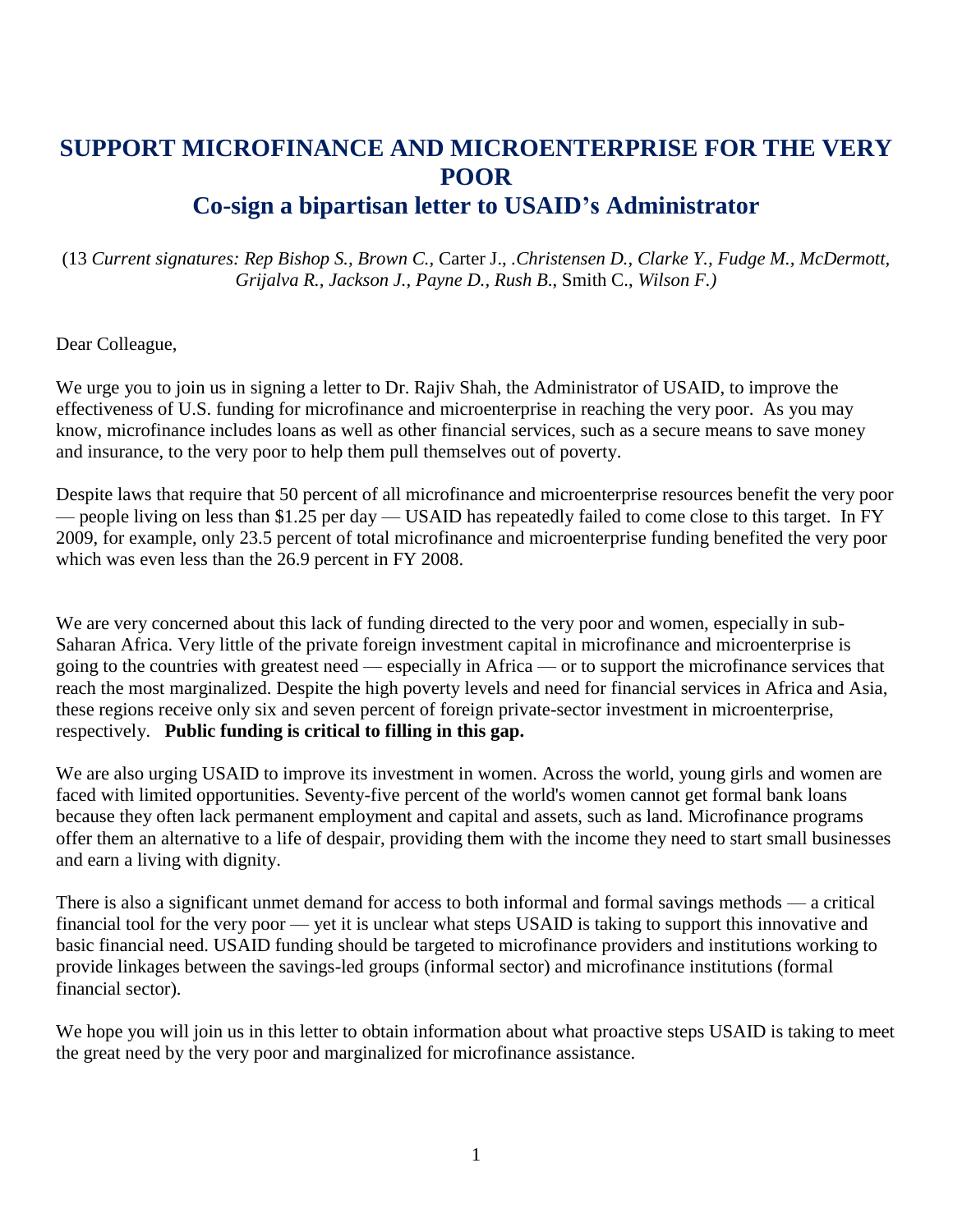To sign, please contact Angelle B. Kwemo [\(AngelleB.Kwemo@mail.house.gov\)](mailto:AngelleB.Kwemo@mail.house.gov) with Rep. Bobby Rush's office or Sheri Rickert [\(Sheri.Rickert@mail.house.gov\)](mailto:Sheri.Rickert@mail.house.gov) with Rep. Chris Smith's office or Algene Sajery [\(Algene.sajery@mail.house.gov\)](mailto:Algene.sajery@mail.house.gov) with Rep Donald Payne's office. The letter will close July 8.

Sincerely,

 $s/$ 

Bobby L. Rush Christopher H. Smith Member of Congress Member of Congress

> s/ Donald M. Payne Member of Congress

The Honorable Dr. Rajiv Shah Administrator United States Agency for International Development 1300 Pennsylvania Ave., NW Washington, DC 20523-0001

Dear Administrator Shah,

As you well know, the World Bank estimates that 1.4 billion people live on less than \$1.25 per day. In order to overcome this pandemic of poverty, we support microfinance as a critical tool that offers the very poor an alternative to a life of despair. It provides them with the funding they need to start small businesses and earn a living with dignity. It also provides income to help pay for medicine, nutrition, and education for the children. While your tenure at the helm of USAID is still relatively recent, we would like to encourage your effort to enhance USAID's microfinance and microenterprise funding and programs, particularly those that benefit the very poor. We are particularly interested in strengthening efforts to reach women living in sub-Saharan Africa, and supporting innovative programs and informal savings-led approaches.

#### **Reaching the very poor**

Congress recognizes that public funds play a vital role in helping the poorest and most marginalized who are excluded from the traditional financial sector to participate in microfinance and microenterprise programs. In order to ensure that U.S. funding reaches these populations, Congress passed legislation (P.L. 108-31 and P.L. 108-484) that mandate that 50 percent of overall microfinance and microenterprise assistance benefit the very poor.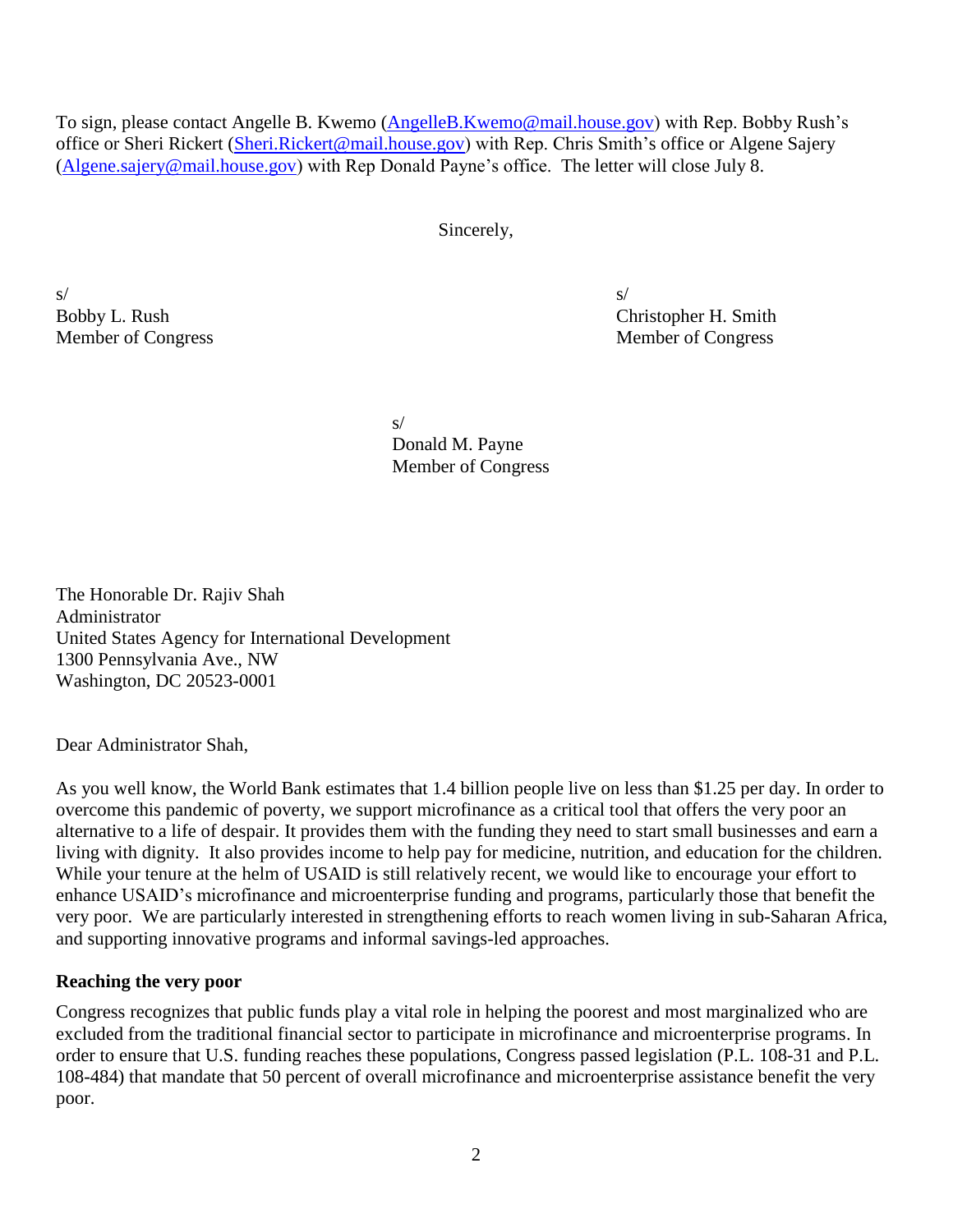Unfortunately, USAID has never approached this target. In FY 2009, only 23.5 percent of total microfinance and microenterprise funding benefited the very poor which was even less than the 26.9 percent in FY 2008. Instead of helping 1,580,000 very poor clients as USAID was able to do in FY 2008, only 973,000 were assisted in FY 2009.

*Please explain what steps USAID will be taking to ensure that the 50 percent mandate is reached in the future.*

# **Focus on Women**

Across the world, young girls and women are faced with limited opportunities and many more barriers. According to the United Nations Development Program, women and girls represent 70 percent of the 1.4 billion people living on less than \$1.25 a day. Yet 75 percent of the world's women cannot get formal bank loans because they often lack permanent employment and capital and assets, such as land.<sup>1</sup> Although women produce up to 80 percent of food in Africa, women own only one percent of the land in Africa.<sup>2</sup>

Evidence has shown that women involved in microfinance groups are more motivated to take actions to improve their lives and those of their families and are more able to engage in social and political activities. **<sup>3</sup>** To fully reach women and the very poor, there is a need to ensure that funds invested are leveraged to build financial literacy, enterprise education, and business development services specifically targeted at these groups.

*Are there plans to increase the percentage of funds benefiting women? Please also explain how USAID grants, cooperative agreements, and contracts ensure that partner organizations are structuring programs that meet the land ownership and asset challenges that women face, and provide women with microenterprise agricultural extension services.* 

## **Focus on sub-Saharan Africa**

We are also very concerned about the lack of funding directed to sub-Saharan Africa. While there are more than 300 million economically active individuals in sub-Saharan Africa, only about 20 million of them — less than 10 percent — have access to any kind of formal financial services. **4** Despite the clear need, USAID funding for microfinance activities in sub-Saharan Africa declined from \$15.3 million in FY02 to \$8.2 million in FY08. Moreover, in FY09, the 19 countries in sub-Saharan Africa received \$44 million, while Colombia alone received \$95 million.. *5* Public funds are critical to close this investment gap by infusing resources to support the growth of microfinance and microenterprise development institutions that serve marginalized regions and populations.

*Please explain what efforts are being made to ensure that sub-Saharan Africa receives an equitable percentage of microenterprise and microfinance assistance.*

## **Support for informal savings-led approaches and asset approaches to microfinance**

 $\overline{a}$ 1 United Nations Development Programme. International Women's Day Special: Faces of Strength and Courage (Press Release). March 8, 2009. Available at: [http://content.undp.org/go/newsroom/2009/march/international-womens-day/international-womens-day](http://content.undp.org/go/newsroom/2009/march/international-womens-day/international-womens-day-special-faces-of-strength-and-courage.en)[special-faces-of-strength-and-courage.en.](http://content.undp.org/go/newsroom/2009/march/international-womens-day/international-womens-day-special-faces-of-strength-and-courage.en)<br><sup>2</sup> Action Aid LIK "Fertile Cround" http://ww

Action Aid UK. "Fertile Ground." [http://www.actionaid.org.uk/doc\\_lib/fertile\\_ground.pdf](http://www.actionaid.org.uk/doc_lib/fertile_ground.pdf)

<sup>3</sup> CGAP, What Do We Know About Microfinance?<http://www.cgap.org/p/site/c/template.rc/1.26.1306/>

<sup>&</sup>lt;sup>4</sup> CGAP. What Do We Know About Microfinance?<http://www.cgap.org/p/site/c/template.rc/1.26.1306/>

<sup>&</sup>lt;sup>5</sup> Gross funding levels are taken from the annual Microenterprise Results Report. Calculations of percentages were made based on those numbers.